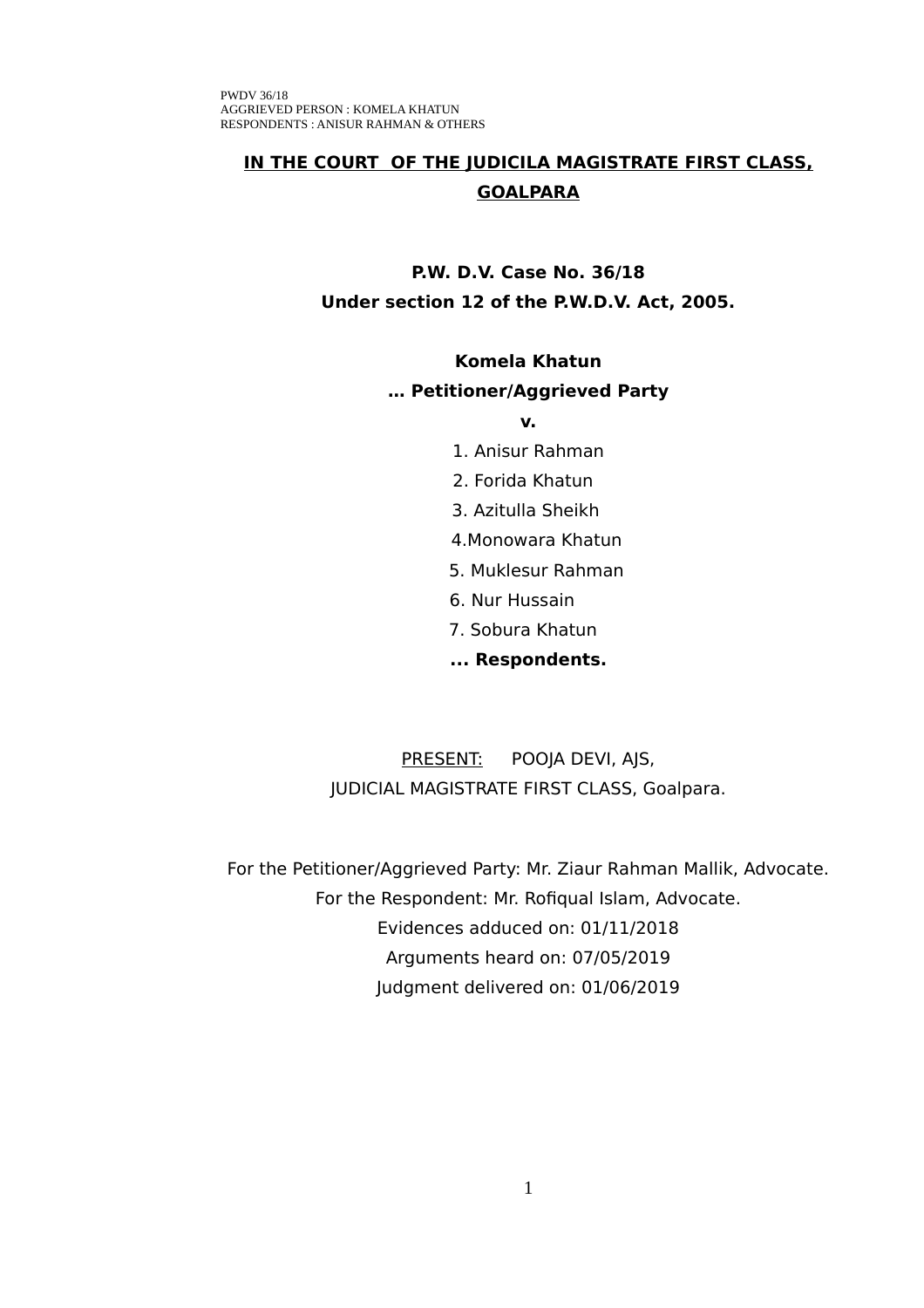### **JUDGMENT**

1. The aggrieved person Komela Khatun filed the instant case under section 12 of the Protection of Women from Domestic Violence Act, 2005 against her husband Anisur Rahman and the other family members of her husband.

2. The petitioner's case in brief as stated in the petition is that the aggrieved person got married to the respondent No.1 on 03/10/2013 according to Muslim rites and customs and thereafter, started living their conjugal life and that one child named Rakib Hussain was also born to them. It has been further stated by the aggrieved person that after their marriage, the respondents used to torture her mentally and physically as well thereby demanding Rs. 1 lakh from her. The petitioner further contended that when she failed met with the demand of the respondents, their cruelty against her increased and that respondent No.1 even threatened her that he will divorce her and marry another woman. It has been contended that during the subsistence of their marriage, the respondent No.1 again married another woman who is arrayed as respondent No.2 in the instant case. The petitioner further stated that the respondent No.1 is a farmer and he carries on other business as well and that his monthly income is about Rs. 30,000/-. The petitioner further stated that she, on the other hand has got no source for her livelihood and is totally dependent on her father and further that she is suffering from acute financial crisis. The petitioner further stated on 10/02/2018 all the respondents assaulted her badly thereby demanding money from her and this led the petitioner to file a case against the respondents under section 498- A/34 IPC with Baguan PS. The petitioner therefore filed the instant case thereby seeking maintenance and other reliefs as well as per the PWDV Act 2005.

3. On receipt of notice issued against the respondents, respondents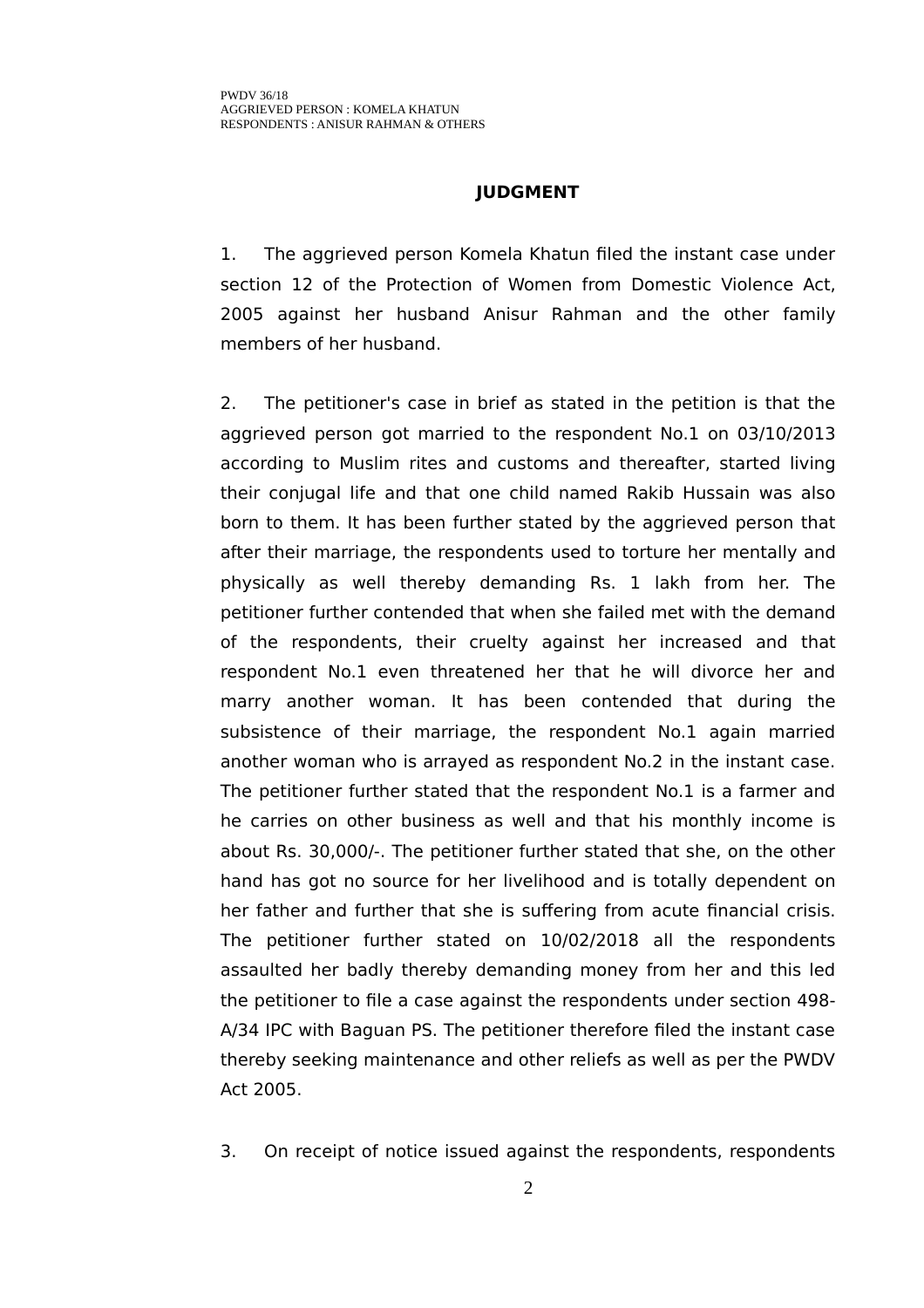although appeared initially, but thereafter they did not turn up and filed WS, as a result of which the case proceeded ex-parte against the respondents.

4. That the petitioner/aggrieved person examined herself in support of her case, whereas the respondents did not adduce any evidence.

5. It is pertinent to mention here that this court had directed the respondent No.1 to pay interim maintenance of Rs. 2,400/- monthly during the pendency of this case, but till date not a single payment has been made by the respondent No.1.

6. I have heard submission forwarded by learned counsel for the petitioner. I have heard the petitioner as well. All though no WS has been filed in the instant case, the following points for determination is framed in order to arrive at a definite conclusion.

## 7. **Points for determination:-**

I. Whether the respondents subjected the petitioner to domestic violence as defined under section 3 of the Domestic Violence Act, 2005 ?

II. Whether the petitioner is entitled to the relief/reliefs as prayed for ?

## **Decision and Reasons thereof:-**

8. **Point No. (I):-** The petitioner examined herself as PW.1. PW.1 Komela Khatun in her evidence deposed that after few months of their marriage all the respondents meted out cruelty against her thereby demanding Rs. 1 lakh from her and further that when she failed to meet with the demands of the respondents, they threatened that the respondent No.1 will divorce her. PW.1 further deposed that her husband again married another woman and thereafter the torture upon her even increase. PW.1 further deposed that, unable to bear the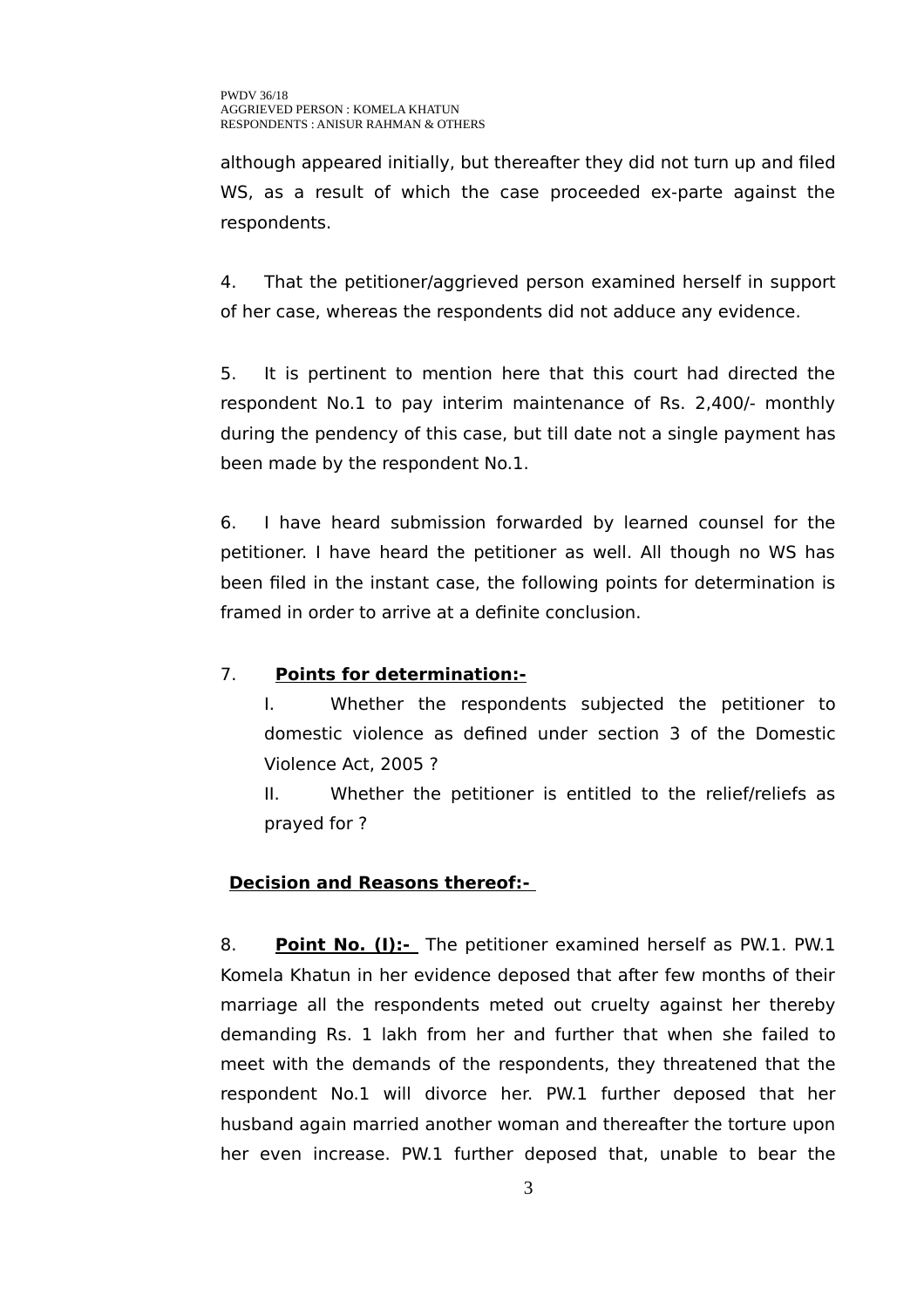torture of the respondents, she along with her son started staying with her father, who is also a very poor person. PW.1 further deposed that her husband has got good amount of movable and immovable property and that he earns handsome amount per month.

9. The said PW.1 was not cross-examined by the respondents. Thus, I find that the evidence of PW.1 as regard the fact that the respondents carried on cruelty against her remained un-rebuted. Also considering the fact that the respondents have not contested the case by filing WS neither they have cross-examined the petitioner, I find that there exists nothing on record to disbelief PW.1 or to impeach the credibility of the said witness. Thus, from the above discussion it is proved that the respondents committed the act of domestic violence upon the petitioner within the meaning of section 3 of the PWDV Act 2005 by assaulting the petitioner and further by depriving her economically.

10. **Decision :** The said point is decided in affirmative i.e. the respondents have committed domestic violence as defined under section 3 of the PWDV Act 2005 upon the petitioner.

11. **Point No. (II):** The petitioner has claimed for monetary relief as per section 20 of the Act of 2005 along with other reliefs as well.

12. Considering all aspects, I find that it will be justified to pass an order of maintenance to be paid by the respondent No.1 to the petitioner. It would be pertinent to mention here that vide order dated 20/04/2018 interim maintenance of Rs. 2,400/- was ordered to be paid by the respondent No.1 to the petitioner and her minor son. Considering the fact that the petitioner has proved in the foregoing point regarding the fact that the respondents carried out domestic violence upon her and that she does not have any sufficient means of livelihood, it is held that the petitioner is entitled to monetary relief. Further it is to be ensured that the respondents would not commit any sort of domestic violence upon the aggrieved person or threatened her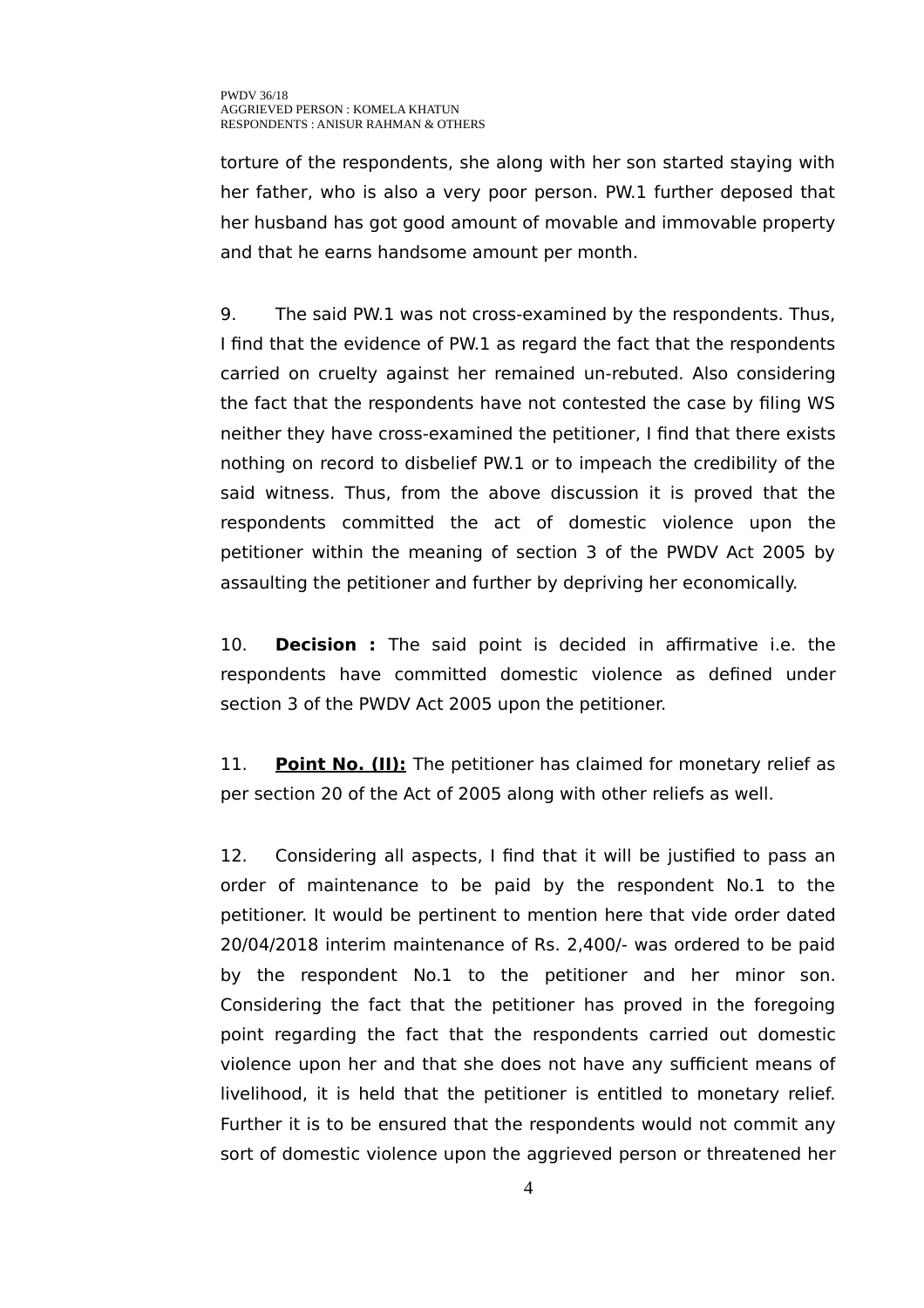in any ways.

13. As regard the monthly income of the respondent No.1, the aggrieved person in her petition stated that respondent No. 1 earns Rs. 30,000/- monthly by way of cultivation and other business as well. As the respondents did not appear and contest the claim of the petitioner, the instant fact concerning monthly income of the respondent No.1 remained un-rebutted.

14. Considering all aspects, I find that the petitioner has to maintain herself and her minor child and also take care of the educational expenses of her minor child, as such I deem it fit and proper to award maintenance of Rs. 3,000/- to be paid to the petitioner and maintenance of Rs. 2,000/- along with other educational expenses to be paid for the maintenance of the minor child. In view of the above, the respondent No.1 is hereby directed to pay maintenance @ Rs. 5,000/- per month to the petitioner who would received the same for herself and her minor son.

#### **ORDER**

15. In view of the above discussion made, the respondent No.1 is hereby directed to pay maintenance of Rs. 5,000/- per month to the petitioner within the first week of every month. This order of maintenance would be effective from the month of July, 2019. It is further directed that the respondents would not commit any further act of domestic violence.

16. Furnish free copy of judgment to the petitioner. Also send a copy of judgment and order to the Officer In Charge of Goalpara PS and further the officer in charge is directed to ensure that the petitioner is not subjected to domestic violence and that this order is accordingly complied with. Also send a copy of the judgment and order to the Protection Officer concerned.